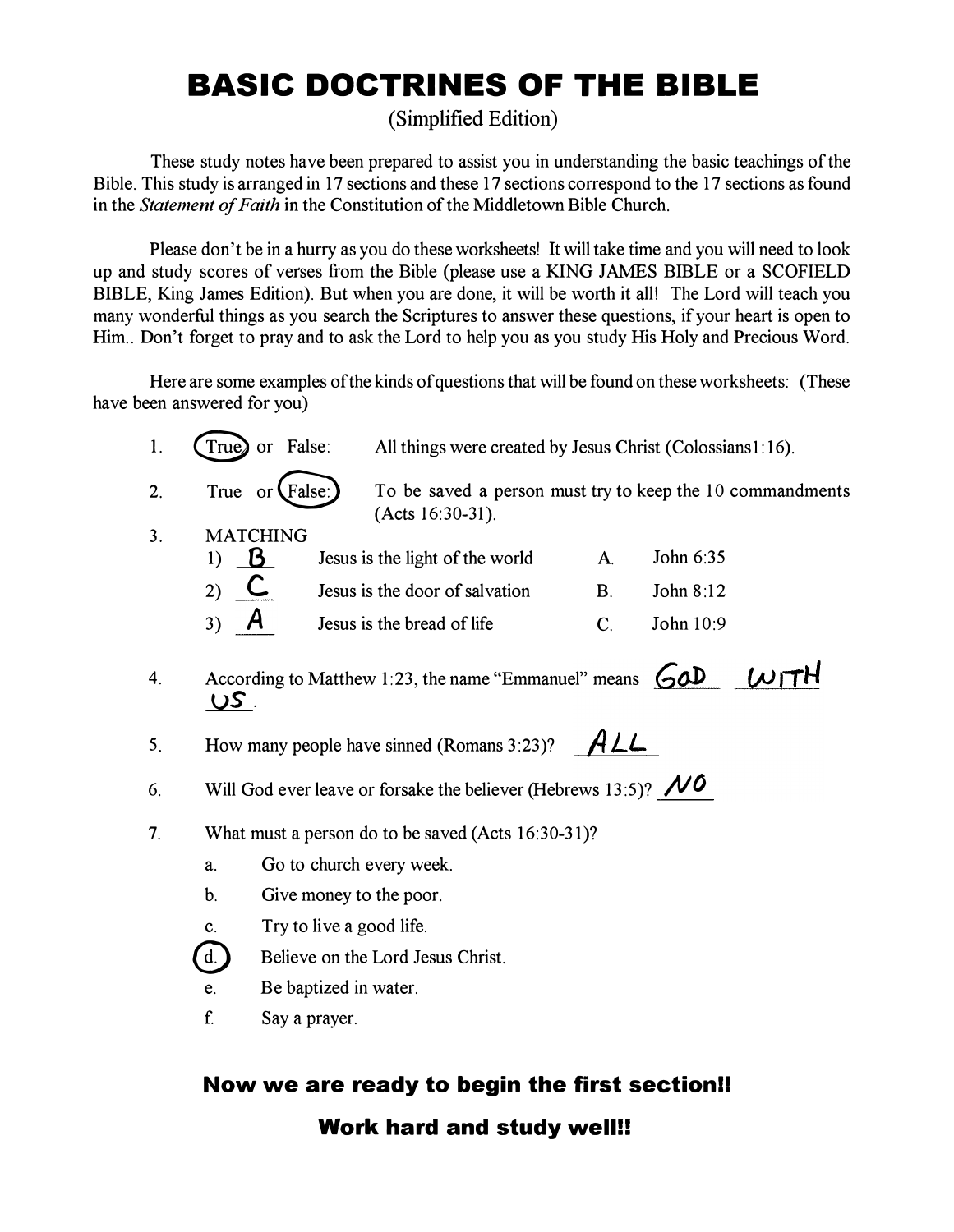2. There is ONE GOD, but this Great God exists in THREE PERSONS. Can you name the three Persons ofthe Trinity (Matthew 28:19)?



3. Is the Father GOD (John  $6:27$ )?

4. Is the Lord Jesus GOD (Hebrews 1:8; Titus 2:13; John 20:28)? \_\_\_\_\_\_\_\_\_\_\_\_\_\_\_\_

5. Is the Holy Spirit GOD (Acts 5:3-4)?

Summary Statement: God tells us who He is and what He is like in His Word, the Bible. Without the Bible a person cannot really know God or what He is like-His holiness, His love, His mercy, His grace, and His wonderful ability to save lost sinners.

#### 3. The Person and Work of Christ

1. John chapter 1 teaches us many important facts about Christ. Please do the following MATCHING problem:

| $\left  \right $ | He is the Creator of all things. | A. John $1:1$  |
|------------------|----------------------------------|----------------|
| 2)               | He became a man.                 | B. John $1:3$  |
| 3)               | He is God.                       | C. John $1:14$ |

- 2. When Jesus became a man, did He stop being God (John 5: 18; John 10:30)?
- 3. The child which came forth from the virgin Mary was (read Luke 1 :35 and circle the correct answer):
	- a. just an ordinary baby
	- b. John the Baptist
	- c. the Holy Son of God
	- d. the son of Joseph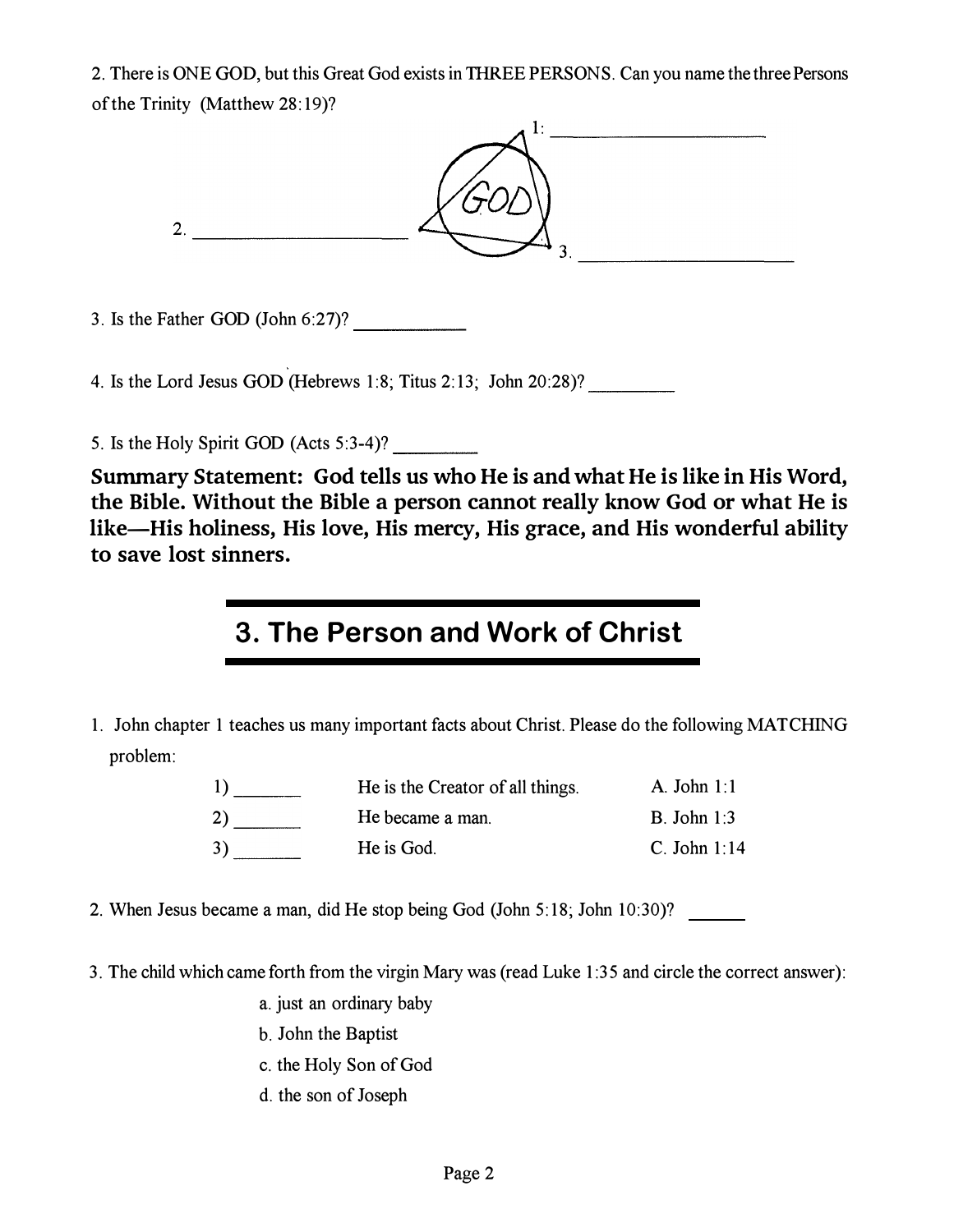10. To be saved, a person must not only believe that Jesus died for his sins, but he also must believe that (Romans 10:9). Do you believe this? \_\_ Do you serve a living Saviour or a dead Saviour (Revelation 1: 18)? \_\_\_\_\_\_\_\_\_\_\_\_ \_ Where is the Lord Jesus today (Acts 1:9-10; Hebrews 1:3; 9:24)?  $\overline{\qquad \qquad \qquad \qquad }$ 

10. To be saved, a person must not only believe that Jesus died for his sins, but he also must<br>
Do you serve a living Saviour or a dead Saviour (Revelation 1:18)?<br>
Where is the Lord Jesus today (Acts 1:9-10; Hebrews 1:3; 9 Summary statement: If I do not believe that the Lord Jesus Christ died and became alive again for me, I cannot be saved. There is no other person who can save me. There is no other way to be saved and to know God except by the Lord Jesus Christ. He is the only way!

#### 4. The Person and Work of the Holy Spirit

1. Acts 5:3 says Ananias lied to \_\_\_\_\_\_\_\_\_\_\_\_\_\_\_\_\_\_\_\_\_\_\_\_\_\_\_\_. Acts 5:4 says Ananias lied to . Therefore the Holy Spirit is here identified as \_\_\_\_\_\_\_\_\_\_\_\_\_\_\_\_\_\_\_\_\_\_\_\_\_\_\_\_\_\_

2. John 16:13-14: "Nevertheless, when \_\_\_\_\_\_, the Spirit of truth is come, \_\_\_\_\_ will guide you into all truth; for \_\_ shall not speak of but whatever shall hear, that shall speak; and will show you things to come. \_\_\_ shall glorify Me; for \_\_\_ shall receive of Mine, and shall show it unto you." (All of these personal pronouns show us that the Holy Spirit is a real PERSON, not just an "influence" or an "it" or a "force" or a "power" as some people believe.)

3. Please complete this MATCHING problem:

- 1) The Holy Spirit gives new birth ("regeneration") and new life to a person the moment he receives Christ as his Saviour.
- 2) By one Spirit, all believers are baptized into the body of Christ and become members of Christ's church.

3) The Holy Spirit indwells (lives inside) each and every believer.

4) The Holy Spirit is the Seal whereby each believer is sealed by God unto the day of redemption.

| A. 1 Corinthians 12:13 | C. Ephesians $1:13-14$ ; $4:30$ |
|------------------------|---------------------------------|
|                        |                                 |

B. John 3:5; Titus 3:5 D. 2 Timothy 1:14; 1 Cor. 6:19-20

4. If a person does not have the Holy Spirit, is he really a Christian (Romans 8:9)?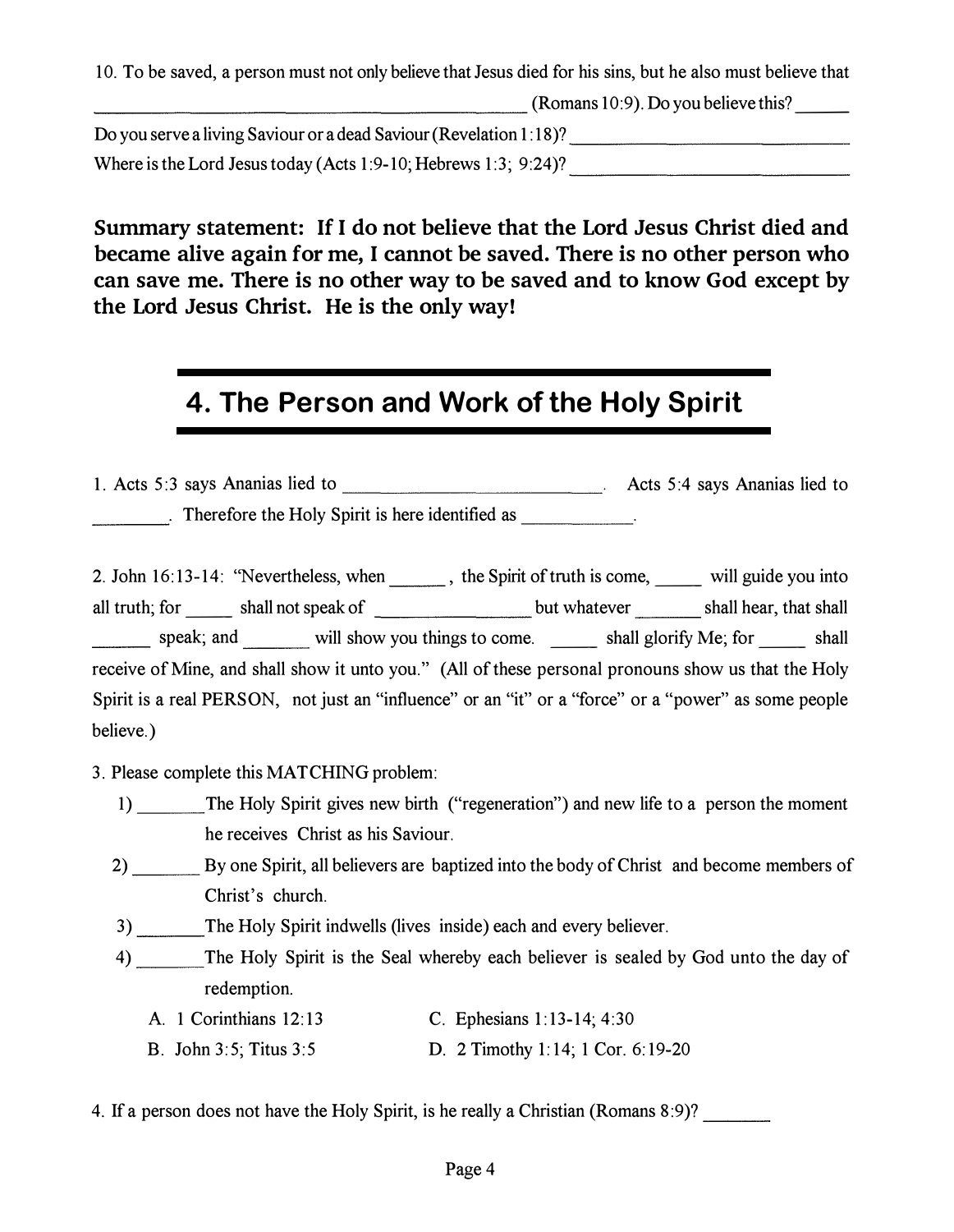10. READ Mark 7: 14-23. The Lord Jesus clearly taught that man's basic problem is (circle the correct

- one): a. pollution (filthy air and water) d. wars b. corrupt government e. an evil and polluted heart
	- c. poor housing (slums, etc.)
- f. parents

Summary Statement: A person cannot change his or her relationship to God (to know Him ) or to sin (to be set free from sin) by himself or by the help of others. This is something only God can do. Man is in a helpless and hopeless condition of separation from God until he realizes his lost condition and lets God change it.

# 6. Salvation

| 1. According to Ephesians 2:8 and Romans 6:23, SALVATION (or eternal life) is the G<br>of           |
|-----------------------------------------------------------------------------------------------------|
| God. Who paid for this precious gift (1 Peter 1:18-19; 1 Corinthians 6:20)?                         |
|                                                                                                     |
| 2. Do all men receive God's gift of salvation (John 1:11-12; John 3:18; John 3:36)?<br>According to |
| John 3:16, those who reject God's gift will                                                         |
|                                                                                                     |
| 3. Does God offer His gift of salvation to all men (1 Timothy 2:4-6; 1 Timothy 4:10)?<br>Do most    |
| men receive this gift or do only a few people receive it (Matthew 7:13-14)?                         |
|                                                                                                     |

4. Who is the only way of salvation (John 14:6; John 10:9)?

5. Can a person be saved by being good and trying to live a good life (Ephesians 2:8-9)?

Summary Statement: Salvation is something God has done and is doing. It is God's plan to deliver us from sin and from punishment. It is God's plan to deliver us from a life without God to the Life of God, even to the God of Life.

# 7. The Eternal Security and Assurance of Believers

| 1. A person who believes on Christ HAS | (John $6:47$ ). Who said so? |
|----------------------------------------|------------------------------|
| Does He ever lie?                      |                              |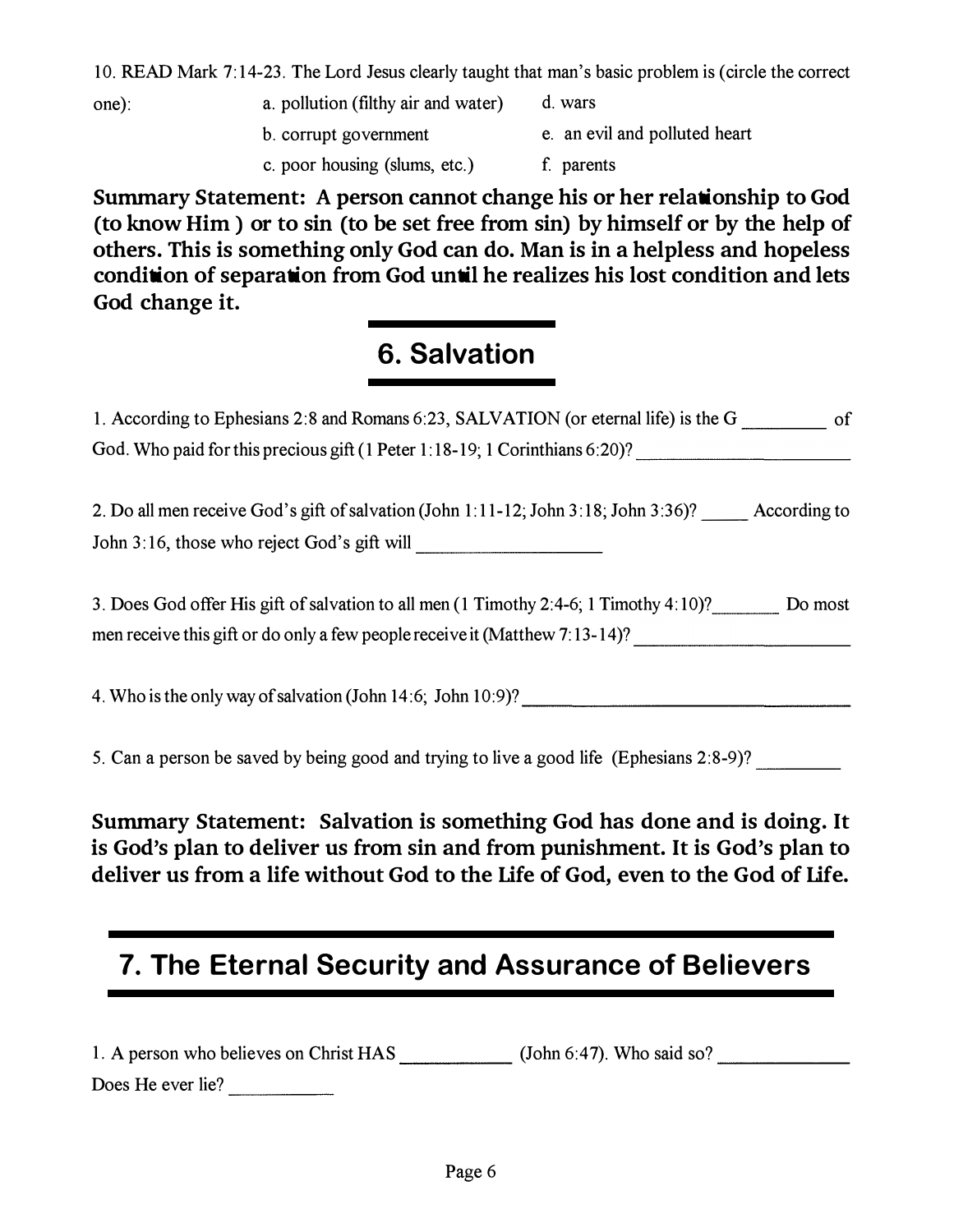## 8. The Two Natures of the Believer

| 1. Is it possible for a saved person to $sin (I John 1:8,10)?$                                                   |                                                                                         |
|------------------------------------------------------------------------------------------------------------------|-----------------------------------------------------------------------------------------|
|                                                                                                                  |                                                                                         |
|                                                                                                                  | 2. What was dwelling in Paul according to Romans 7:17 and Romans 7:20?                  |
| 3. In Romans 7:24 Paul described himself as (circle the correct answer):                                         |                                                                                         |
|                                                                                                                  | a. a good man c. a wretched (miserable) man                                             |
| b. an unsaved man d. a joyful man                                                                                |                                                                                         |
|                                                                                                                  |                                                                                         |
|                                                                                                                  |                                                                                         |
|                                                                                                                  | $\overline{\phantom{a}2)}$                                                              |
|                                                                                                                  | 5. Who is able to deliver us from the power of sin in our daily lives (Romans 7:24-25)? |
| and the control of the control of the control of the control of the control of the control of the control of the | Summary Statement: The believer has the living God in his heart. Because                |
|                                                                                                                  | the Holy Spirit lives within, the believer can say no to thoughts and actions           |
|                                                                                                                  | that do not please God. God is there to help the believer so that he can have           |

Summary Statement: The believer has the living God in his heart. Because the Holy Spirit lives within, the believer can say no to thoughts and actions that do not please God. God is there to help the believer so that he can have God's supply (for every need): God's strength, God's understanding, God's wisdom, God's ability, etc. The believer must choose to please God and to say "yes" to God. Otherwise pride and the old sin nature will control his words, his thoughts, the things he does and how he does them.

#### 9. Separation

1. True or False: The believer is not in the world (John 17: 11. Philippians 2: 15-16).

2. True or False: The believer is not of the world (John 17:14-18).

3. True or False: The believer should expect to be treated well by the world  $(1$  John 3:13).

4. Did the world love the Lord Jesus Christ (John 15:18)? If we truly belong to Christ will the world love us  $(John 15:18-19)?$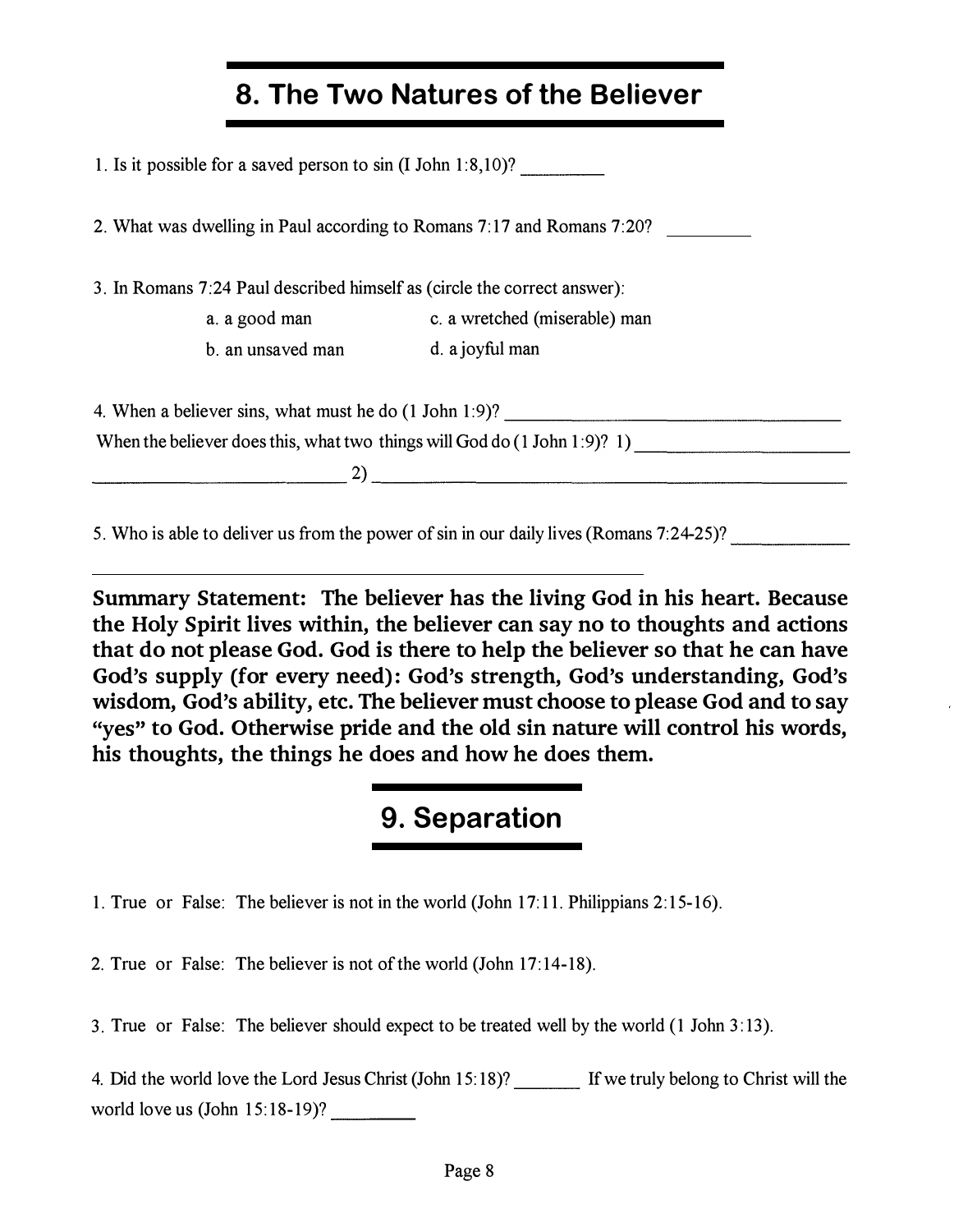# 11. The Ministry and Spiritual Gifts

1. What is the greatest gift that any person could ever have (Romans 6:23)?

2. Does every Christian have the gift of eternal life  $(1$  John  $5:12$ ?

- 3. As you consider the following gifts, write the letter "A" if ALL believers have this gift and write the letter "S" if only SOME believers have this gift:
	- 1) The gift of everlasting life (John 10:28).
	- $2)$ The gift of being a Pastor (Ephesians 4:12).
	- 3) \_\_ \_ The gift of forgiveness of sins (Acts 10:43).
	- $4)$ The gift of peace with God (Romans  $5:1$ ).
	- $5)$ The gift of being a Teacher (1 Corinthians 12:28-29).
	- $6)$ The gift of the Holy Spirit (Romans 5:5).

4. True or False: According to 1 Corinthians 14:19, the Apostle Paul would rather preach just five words ("CHRIST DIED FOR OUR SINS" or "I WILL NEVER LEA VE THEE") than preach 10,000 words in an unknown tongue (a language which is not understood by the people in the church).

5. Paul predicted that some day tongues would C (1 Corinthians 13:8). (This means that some day God would stop giving this gift).

Summary Statement: God the Holy Spirit is in charge of placing the believer in the right place in the Body of Christ. He also is in charge of making believers able for all that God has for them to be and to do. The believer should be confident and comfortable with God's working.

## 12. The Church

**12. The Church**  $\frac{1}{22-23}$ , the Church is called the  $\frac{1}{22-23}$  of Christ.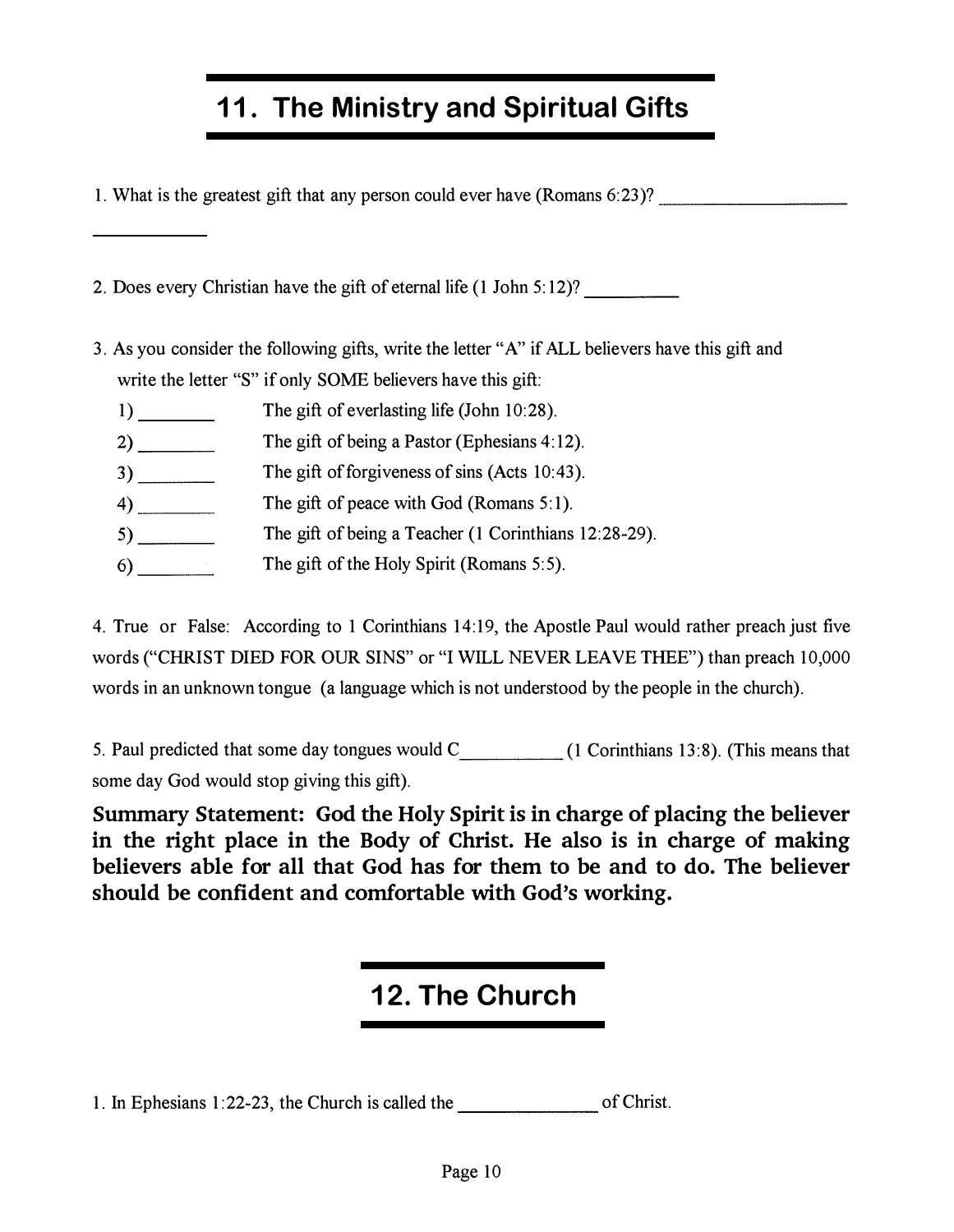|                                                               | 2. Read Acts 2:41. After these people heard Peter preach the gospel and after they believed his message,                                                                                                                                                                 |
|---------------------------------------------------------------|--------------------------------------------------------------------------------------------------------------------------------------------------------------------------------------------------------------------------------------------------------------------------|
| they were                                                     |                                                                                                                                                                                                                                                                          |
|                                                               | 3. According to Acts 8:36-37, what is necessary before a person can be baptized?                                                                                                                                                                                         |
|                                                               | Why then is it wrong to baptize<br>babies?<br><u> and</u> in the contract of the contract of the contract of the contract of the contract of the contract of the contract of the contract of the contract of the contract of the contract of the contract of the contrac |
|                                                               | 4. Who instituted (established) the Lord's Table or Communion (Matthew 26:26-28)?                                                                                                                                                                                        |
|                                                               |                                                                                                                                                                                                                                                                          |
| 28).                                                          |                                                                                                                                                                                                                                                                          |
|                                                               |                                                                                                                                                                                                                                                                          |
| 6. Read 1 Corinthians 11:24-25. When we take communion we are | a. crucifying Christ c. remembering Christ and what He has done for us on the cross                                                                                                                                                                                      |
|                                                               | b. eating Christ d. making ourselves holy by eating the bread and drinking the cup                                                                                                                                                                                       |
|                                                               | 7. Read 1 Corinthians 11:26. When we observe the Lord's Table (Communion) we should think back to                                                                                                                                                                        |
|                                                               | we look forward to?                                                                                                                                                                                                                                                      |
|                                                               |                                                                                                                                                                                                                                                                          |
|                                                               | Summary Statement: Believers should be baptized as a witness of their new<br>life in Christ. Believers should take the Lord's Supper together as a witness                                                                                                               |
| that Jesus is the Saviour and Lord of their new life.         |                                                                                                                                                                                                                                                                          |
|                                                               |                                                                                                                                                                                                                                                                          |
|                                                               | 14. The Personality of Satan                                                                                                                                                                                                                                             |
| 1. Did the Lord Jesus believe in a real Devil (John 8:44)?    |                                                                                                                                                                                                                                                                          |
|                                                               | 2. HELL (the everlasting fire) was prepared for whom (Matthew 25:41)?                                                                                                                                                                                                    |

## 14. The Personality of Satan

3. True or False: Satan is no longer active in the world today (1 Peter 5:8).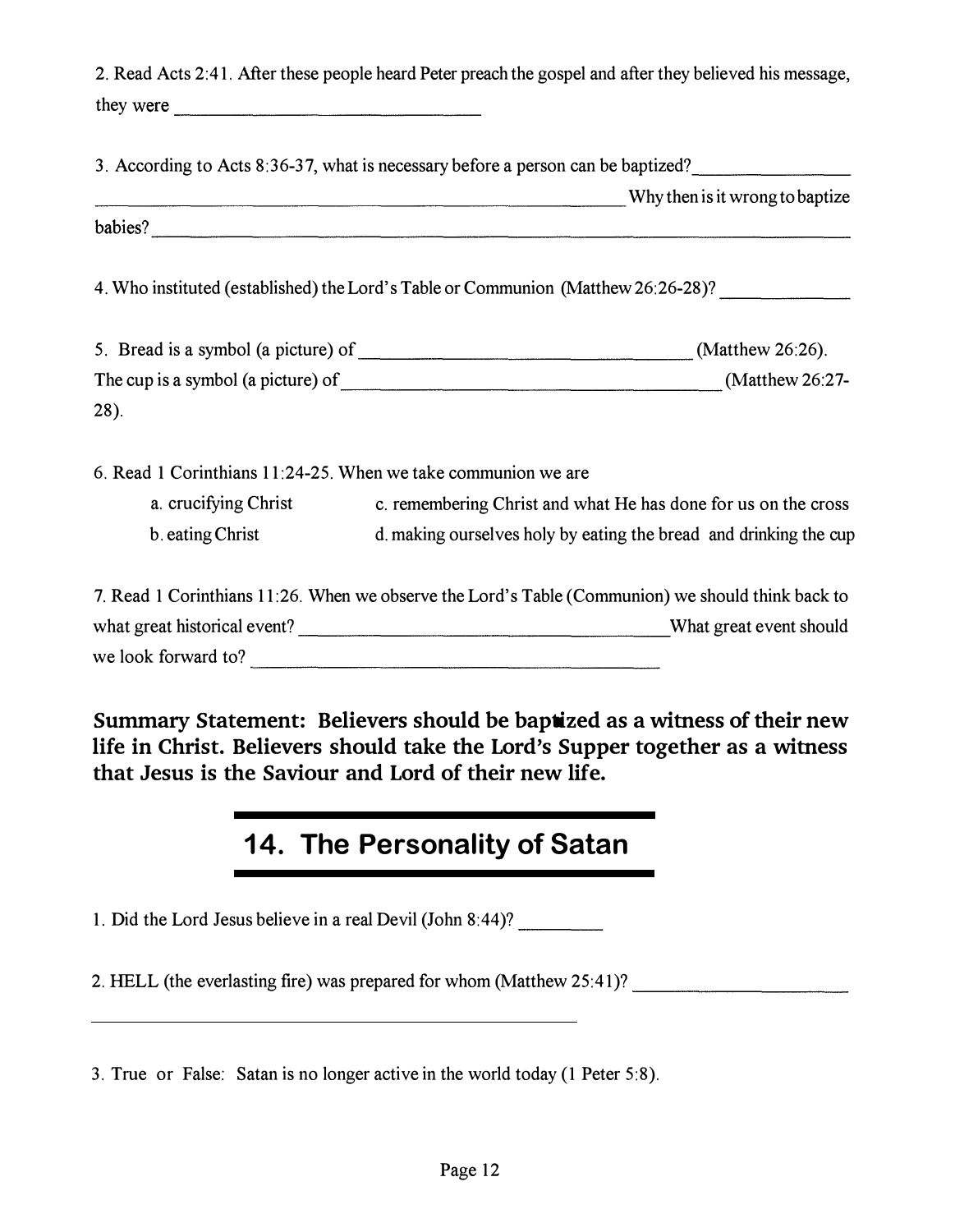#### 16. The Second Advent (Coming) of Christ

1. What did the Lord Jesus promise His disciples (John 14:3)?

2. What should every Christian be looking for (Titus 2:13)?

3. Please do the following MATCHING problem:

- 1) The rapture of the church, when Jesus returns to take His believers to heaven
- 2) The Great Tribulation period which will be the greatest time of trouble and difficulty that the world has ever known
- 3) The second coming of Christ when Jesus returns to the earth as KING OF KINGS
- 4) The 1000 year kingdom of Christ
	- A. Matthew 24:29-31; Rev. 19:11-16 C. Revelation chapter 20
		-
	- B. Matthew 24:15-21; Daniel 12:1 D. 1 Thessalonians 4:13-18
		-

#### 17. The Eternal State

| Summary Statement: God the Son, the Lord Jesus Christ, created the<br>universe. He WAS, IS and SHALL BE the Lord of Lords and King of Kings. The<br>whole world will see and understand this when He comes again to rule and<br>reign over all the earth. |                                                                                                                                                                                                                                                                                                                     |  |  |
|-----------------------------------------------------------------------------------------------------------------------------------------------------------------------------------------------------------------------------------------------------------|---------------------------------------------------------------------------------------------------------------------------------------------------------------------------------------------------------------------------------------------------------------------------------------------------------------------|--|--|
|                                                                                                                                                                                                                                                           |                                                                                                                                                                                                                                                                                                                     |  |  |
|                                                                                                                                                                                                                                                           | <b>17. The Eternal State</b>                                                                                                                                                                                                                                                                                        |  |  |
| 1. Name the two resurrections (John 5:28-29):                                                                                                                                                                                                             | $\frac{1}{2}$ $\frac{2}{2}$ $\frac{1}{2}$ $\frac{1}{2}$ $\frac{1}{2}$ $\frac{1}{2}$ $\frac{1}{2}$ $\frac{1}{2}$ $\frac{1}{2}$ $\frac{1}{2}$ $\frac{1}{2}$ $\frac{1}{2}$ $\frac{1}{2}$ $\frac{1}{2}$ $\frac{1}{2}$ $\frac{1}{2}$ $\frac{1}{2}$ $\frac{1}{2}$ $\frac{1}{2}$ $\frac{1}{2}$ $\frac{1}{2}$ $\frac{1}{2}$ |  |  |
|                                                                                                                                                                                                                                                           |                                                                                                                                                                                                                                                                                                                     |  |  |
|                                                                                                                                                                                                                                                           | Acts 23:8). Did the Lord Jesus agree with the Sadducees (Matthew 22:29-33)?                                                                                                                                                                                                                                         |  |  |
|                                                                                                                                                                                                                                                           | Page 14                                                                                                                                                                                                                                                                                                             |  |  |
|                                                                                                                                                                                                                                                           |                                                                                                                                                                                                                                                                                                                     |  |  |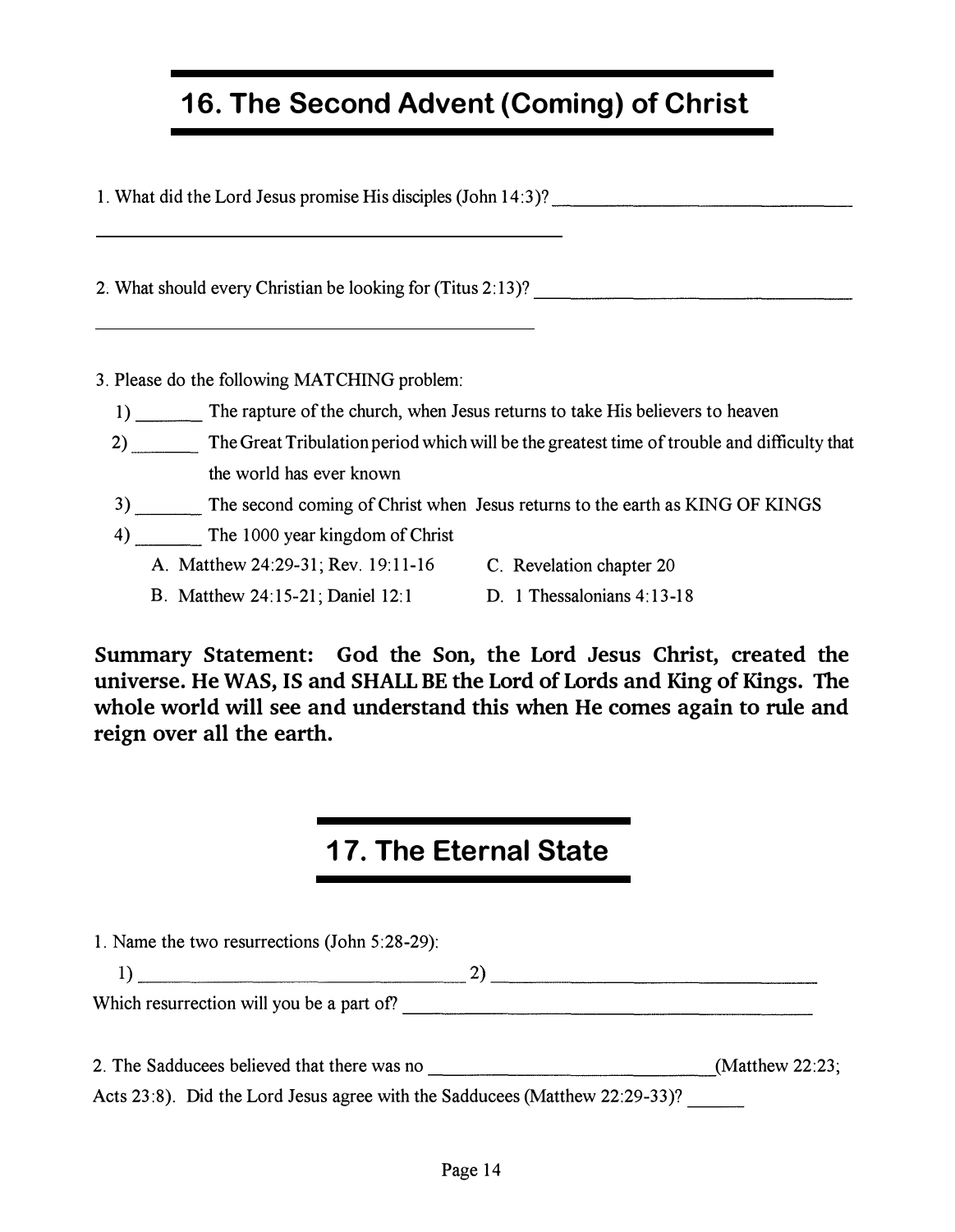# 1. The Holy Scriptures

1. The Lord Jesus said that God's Word (the Bible) is \_\_\_\_\_\_\_\_ (John 17: 17).

2. The Lord Jesus also said that the Scripture cannot \_\_ --------(John 10:35) and that the Scripture must be \_\_\_\_\_\_\_\_\_\_\_\_\_ (Mark 14:49). 3. WHO was it that moved the writers of the Bible (such as Moses and Isaiah and David and Matthew and Luke and Paul) and helped them so that what they wrote was exactly what God wanted them to write, without any mistakes and without any errors (2 Peter 1:21)?

4. Many people do not believe what the Bible says, and they do not believe in many of the great miracles which the Bible tells us about. Did the Lord Jesus believe in the creation of Adam and Eve (Matthew 19:4-5)? Did the Lord Jesus believe that a flood destroyed the whole world in the days of Noah (Matthew 24:37-39)? Did the Lord Jesus believe that the prophet Jonah was really swallowed by a whale (Matthew 12:40-41)? The Lord Jesus, God's Son, said that these things really happened. Did the Lord Jesus ever lie (John 8:44-45)? Does He know more than you do? Do you believe what He says?

5. We know that the books of the Bible were written by men. However, is the Bible just the word of men or is it more than that  $(2$  Timothy  $3:16$ ; I Thessalonians  $2:13$ ?

6. What is one thing that God will never do (Titus 1:2; Hebrews 6:18; Numbers 23:19)?

Summary Statement: The Bible is God's Word. When a person turns to God and trusts in who God is and what God has said, that person begins to realize that God has said what He means and God means what He has said!!

#### 2. The Godhead

1. How many Gods are there (Deuteronomy 6:4; Isaiah 44:8)?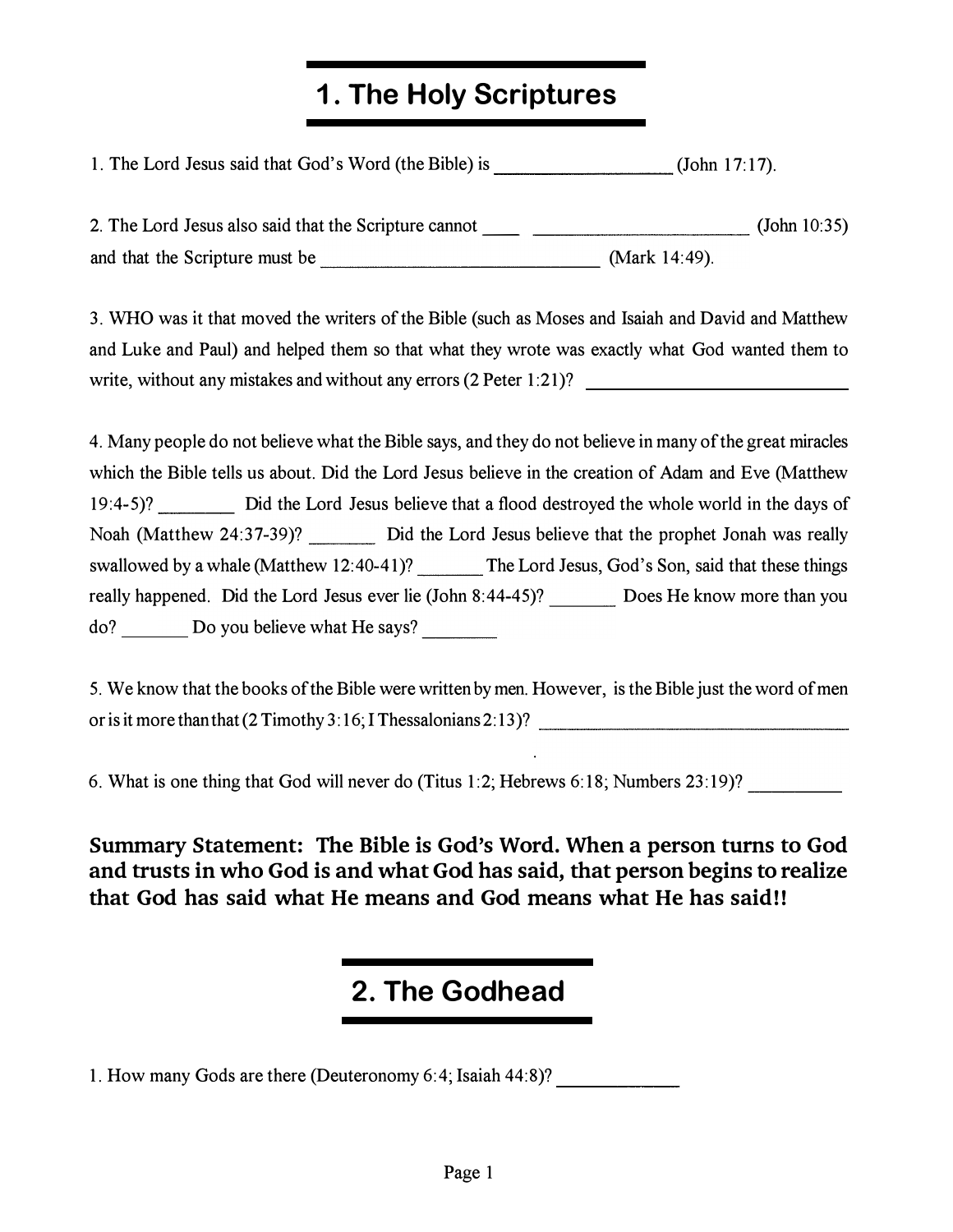5. Why did the Lord Jesus die on the cross? Please do the following MATCHING problem:

| 1) | Christ died for our sins.                                   | A. Isaiah 53:5    |
|----|-------------------------------------------------------------|-------------------|
| 2) | Christ bore (carried) our sins in His own body on the tree. | B. Romans $5:6$   |
| 3) | Christ was wounded for our transgressions (sins).           | C. Romans 5:8     |
| 4) | Christ died for us.                                         | D. I Cor. 15:3    |
| 5) | Christ died for the ungodly.                                | E. I Peter $2:24$ |

6. How many times did Jesus die on the cross (Romans 6:10; Hebrews 9:28; Hebrews 10:12)? Will Jesus ever need to die again (Romans 6:9; Revelation 1:18)?

7. The Lord Jesus Christ was SINLESS (without sin)! He was the perfect and holy Son of God who never did anything wrong and who never sinned or broke God's law. Study these 4 verses:

1) 2 Corinthians 5:21 2) Hebrews 7:26 3) I Peter 1: 18-19 4) 1 Peter 2:22. Which verse says that Christ did no sin? \_\_\_\_\_\_\_\_\_\_\_ Which verse says that Christ knew no sin? Which verse says that Christ was as a lamb, without blemish and without spot? Which verse says that Christ was holy, harmless, undefiled and separate from sinners? \_\_\_\_\_\_\_\_\_\_\_\_\_\_\_\_\_\_\_\_\_\_\_\_\_\_\_\_\_\_\_\_\_ 10; Hebrews 9:28; Hebrews 10:12)?<br>
He was the perfect and holy Son of God who<br>
E God's law. Study these 4 verses:<br>
I Peter 1:18-19 4) 1 Peter 2:22.<br>
Which verse says that Christ was as a lamb, without<br>
Which verse says th

8. For whose sins did Christ die (John 1 :29; 1 John 2:2)? Did Jesus die for all men or for just some men (1 Timothy 2:6)? Does God want some men to go to hell (1 Timothy 2:4; 2 Peter 3:9)? The gospel (good news about Christ) should be preached to whom? (Read Mark 16:15 and circle the correct answer):

- a. only those who go to church
- b. only to grown-ups (those 21 years old or older)
- c. to every person

9. What is the great sin that will keep a person out of heaven (John 3:18; John 3:36; John 16:9)?

| a. getting drunk | d. stealing |
|------------------|-------------|
| b. murder        | e. lying    |

c. not believing on Christ f. disobeying parents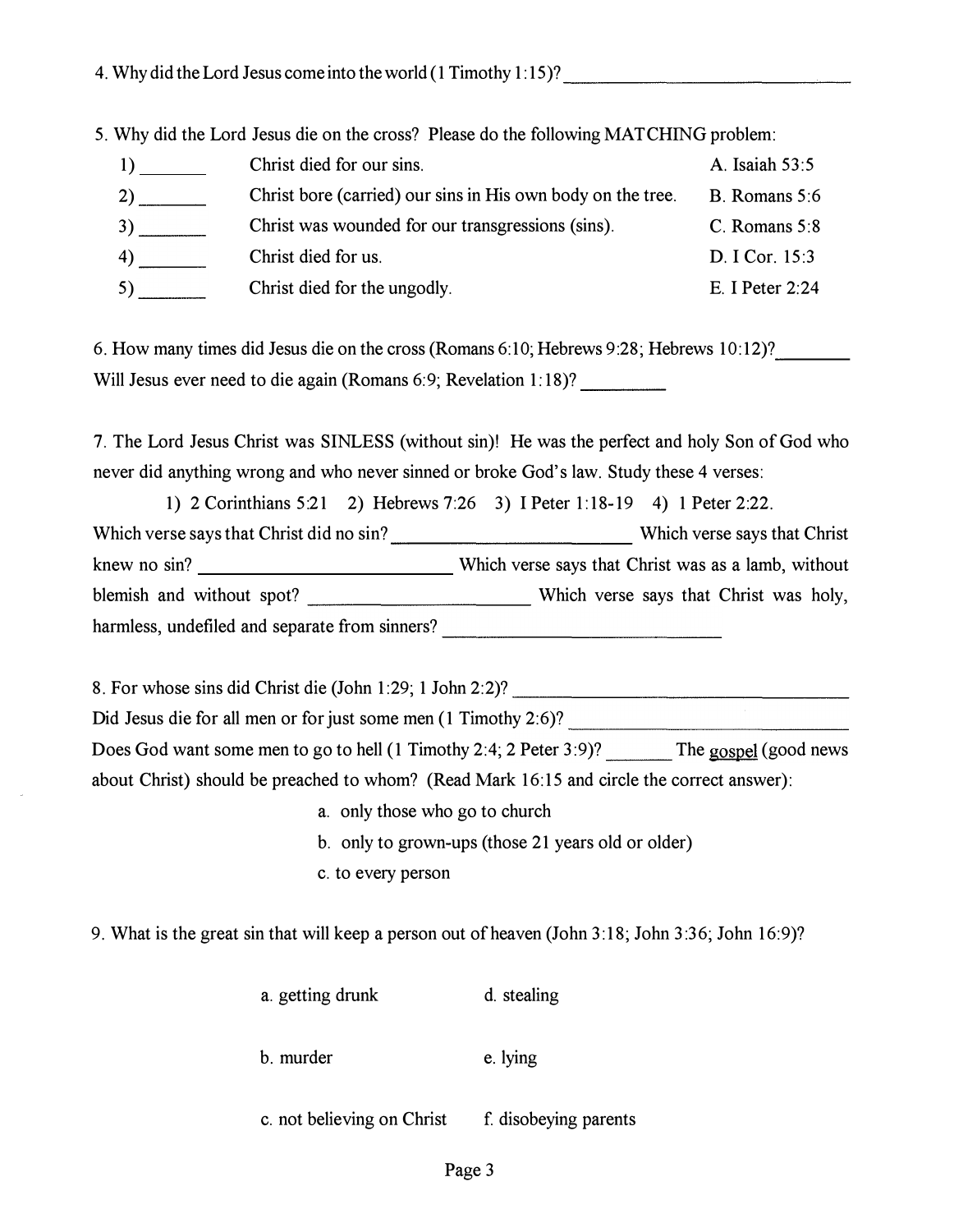# 5. The Total Depravity of Man

| 6. What two verses in Galatians chapter 5 describe the "FRUIT" that the Holy Spirit will produce in the                                                      |  |  |  |  |
|--------------------------------------------------------------------------------------------------------------------------------------------------------------|--|--|--|--|
| Summary Statement: God the Holy Spirit should be remembered and<br>counted on for help. He will always honor the Lord Jesus and make God's<br>Word be true.  |  |  |  |  |
| 5. The Total Depravity of Man                                                                                                                                |  |  |  |  |
| 1. Did God create man from ape-like creatures or from the dust of the ground (Genesis 2:7)?<br>$\frac{1}{26}$ Was man created as a sinner (Genesis 1:26-27)? |  |  |  |  |
| 2. Which early chapter in the book of Genesis tells us about man's fall into sin? Chapter                                                                    |  |  |  |  |
| 3. True or False: "It's too bad Adam sinned, but that doesn't have anything to do with me"<br>(Romans 5:12-21).                                              |  |  |  |  |
| 4. Who was the only Person who was never born as a sinner (Luke 1:35)?                                                                                       |  |  |  |  |
| 5. How many people are sinners (Isaiah 53:6, Romans 3:23)? ______________________                                                                            |  |  |  |  |
| 6. Was Mary a sinner in need of a Saviour (Luke 1:46-47)?                                                                                                    |  |  |  |  |
| 7. Before a person is saved he is said to be in sins (Ephesians 2:1,5). The moment he is                                                                     |  |  |  |  |
|                                                                                                                                                              |  |  |  |  |
|                                                                                                                                                              |  |  |  |  |
| $\frac{1}{2}$ (Jeremiah 17:9).                                                                                                                               |  |  |  |  |
| 9. How many righteous and good people are there in God's sight (Romans 3:10)? ______________________                                                         |  |  |  |  |
| How many are there that do good in the eyes of God (Romans 3:12)?                                                                                            |  |  |  |  |
|                                                                                                                                                              |  |  |  |  |
| Page 5                                                                                                                                                       |  |  |  |  |
|                                                                                                                                                              |  |  |  |  |
|                                                                                                                                                              |  |  |  |  |
|                                                                                                                                                              |  |  |  |  |
|                                                                                                                                                              |  |  |  |  |
|                                                                                                                                                              |  |  |  |  |
|                                                                                                                                                              |  |  |  |  |
|                                                                                                                                                              |  |  |  |  |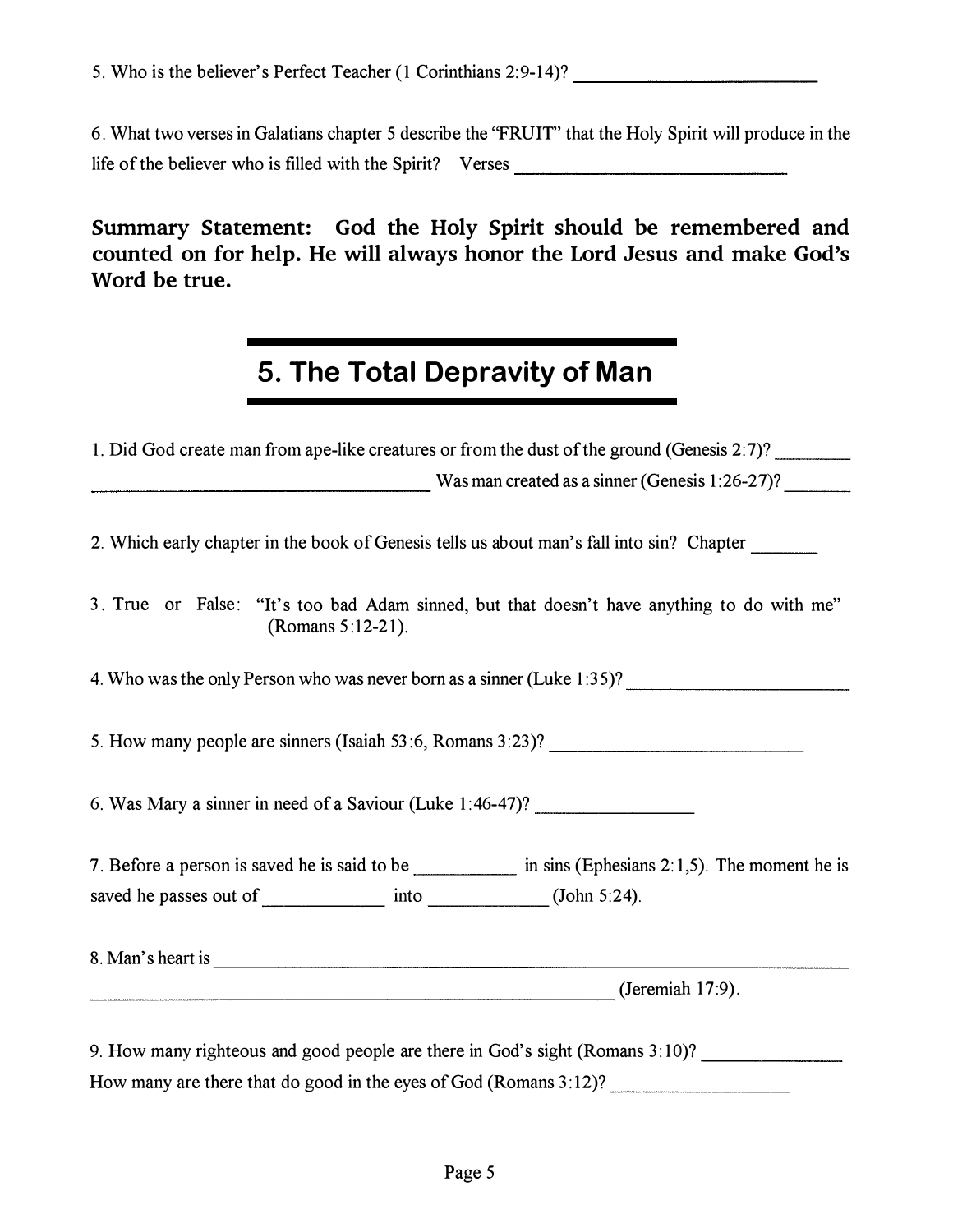| 2. Will Christ ever cast out a believer who comes to Him (John 6:37)?                                 |                               |           |
|-------------------------------------------------------------------------------------------------------|-------------------------------|-----------|
| 3. How many believers will be lost (John 6:38-40)?                                                    |                               |           |
| 4. What does Christ give to His sheep (John 10:28)? _____________________________                     |                               | Will they |
| ever perish (John 10:28)? ________ Are the sheep safe and secure in the hands of God (John 10:28-30)? |                               |           |
| Are you one of God's sheep (read John 10:27)?                                                         |                               |           |
| 5. If God be for us, who can be against us (Romans 8:31)?                                             |                               |           |
|                                                                                                       |                               |           |
| 7. Is it possible for a person to KNOW that he is saved (1 John 5:11-13)?                             |                               |           |
| 8. Please do this MATCHING problem:                                                                   |                               |           |
| IF A PERSON IS REALLY SAVED THEN                                                                      |                               |           |
| 1) he should desire to study                                                                          | A. 1 John 3:14; 1 John 4:7,20 |           |
| God's Word.                                                                                           |                               |           |
| 2) he should obey God's<br>commandments.                                                              | B. 1 John 2:29; 3 John 11     |           |
| he should love his brothers<br>3)                                                                     | C. 1 John 2:2-3               |           |
| and sisters in Christ.                                                                                |                               |           |
| he should do good and live<br>4)                                                                      | D. 1 Peter 2:2                |           |
| a righteous life.                                                                                     |                               |           |

9. True or False: Since we are saved and going to heaven we can live any way we please.

(Titus 2:11-15; Romans 6:1-2)

10. The true believer in Christ will never:

 $\bar{z}$ 

| $\left  \right $ | perish       | A. John 3:18; 5:24       |
|------------------|--------------|--------------------------|
| 2)               | die          | B. John 6:37             |
| 3)               | be condemned | C. John 8:51; $11:25$    |
| 4)               | be cast out  | D. John $3:16$ ; $10:28$ |

Summary Statement: Eternal security (being safe and secure in Christ forever) is how God sees the believer (God is sure of Himself and His word; He is sure of what He has done and what He has said). Assurance is the sureness the believer has as he trusts and obeys what God has said.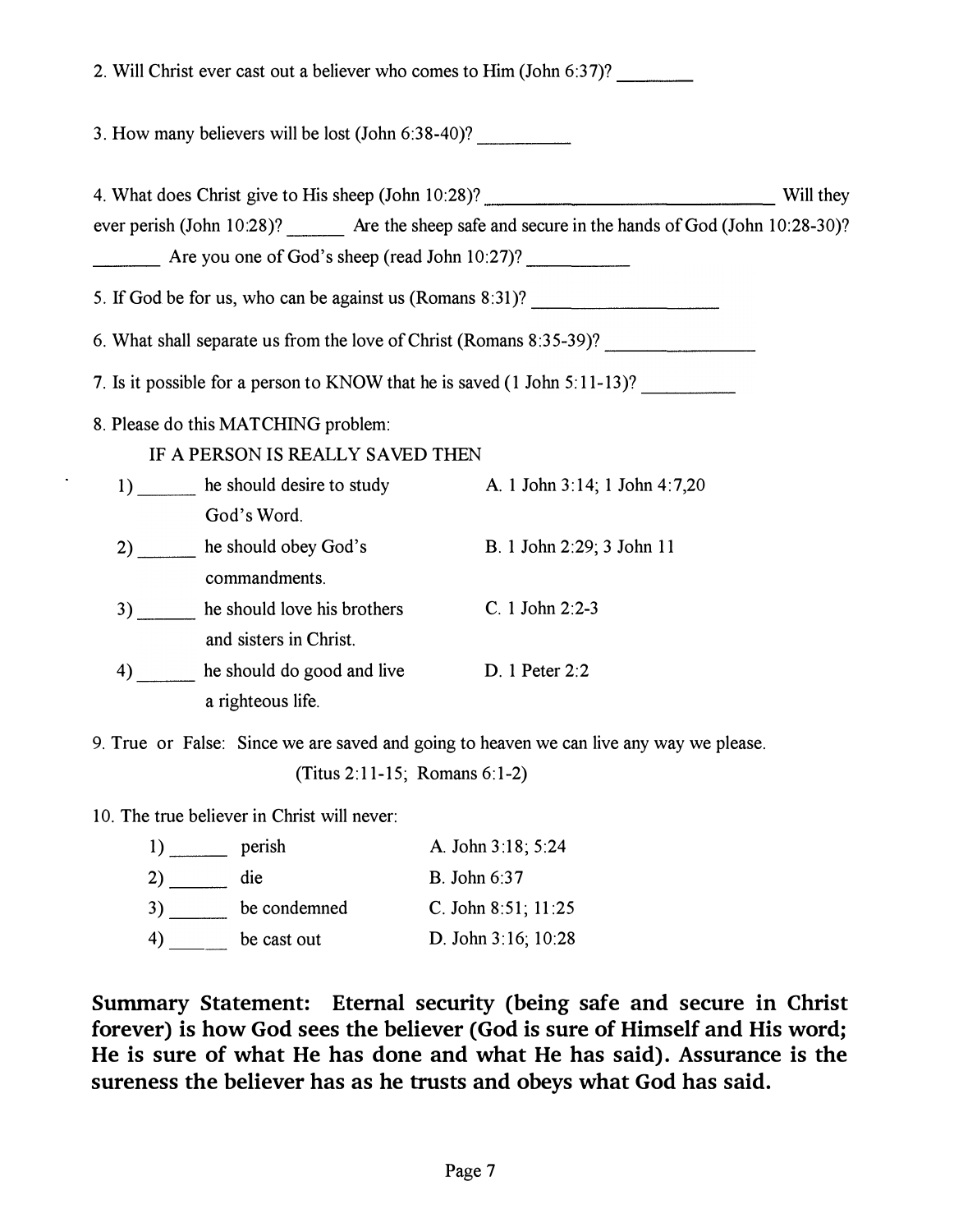5. Whoever becomes a friend of the world also makes himself an

----  $(James 4:4).$ 

aven! While the believe 6. The world is headed for destruction; the believer is headed for heaven! While the believer is IN the world, he is to be

| a witness     | A. Matthew 5:16; Philippians 2:15 |
|---------------|-----------------------------------|
| an ambassador | B. Acts 1:8; Isaiah 43:10         |
| a light       | C. 2 Corinthians 5:20             |

7. Does God want us to join together with unbelievers and work with them or does He want us to separate from them  $(2$  Corinthians 6:14-17)?

Summary Statement: Separation (being set apart by God and for God) means that I must obey God's word. God gives us promises and rules on how to do certain things and how not to do certain things. By studying God's Word we learn when to work with others and how to work with others.

#### 10. Missions

1. The Lord Jesus told His disciples to preach the gospel (the good news about Christ) to \_\_\_ \_ \_\_ (Mark 16:15). 1. The Lord Jesus told His<br>
2. What is the good news t

2. What is the good news that we have  $(1$  Corinthians  $15:3-4$ ?  $\qquad \qquad$ 

3. How often should we be ready to give an answer and tell others about the Lord (1 Peter 3:15)?

Do you want to tell others about Christ and His so-great salvation?

(Ma<br>
2. What is the good news that we have<br>
<br>
3. How often should we be ready to g<br>
Do you wan<br>
Summary Statement: Miss<br>
movement among men and<br>
knowledge of the Lord Jesus<br>
to assemble together accord<br>
area where they liv Summary Statement: Missions, or establishing local churches, is God's movement among men and women and boys and girls to bring them to a knowledge of the Lord Jesus as their Saviour and Lord. The believers are then to assemble together according to God's Word, to be a local church in the area where they live.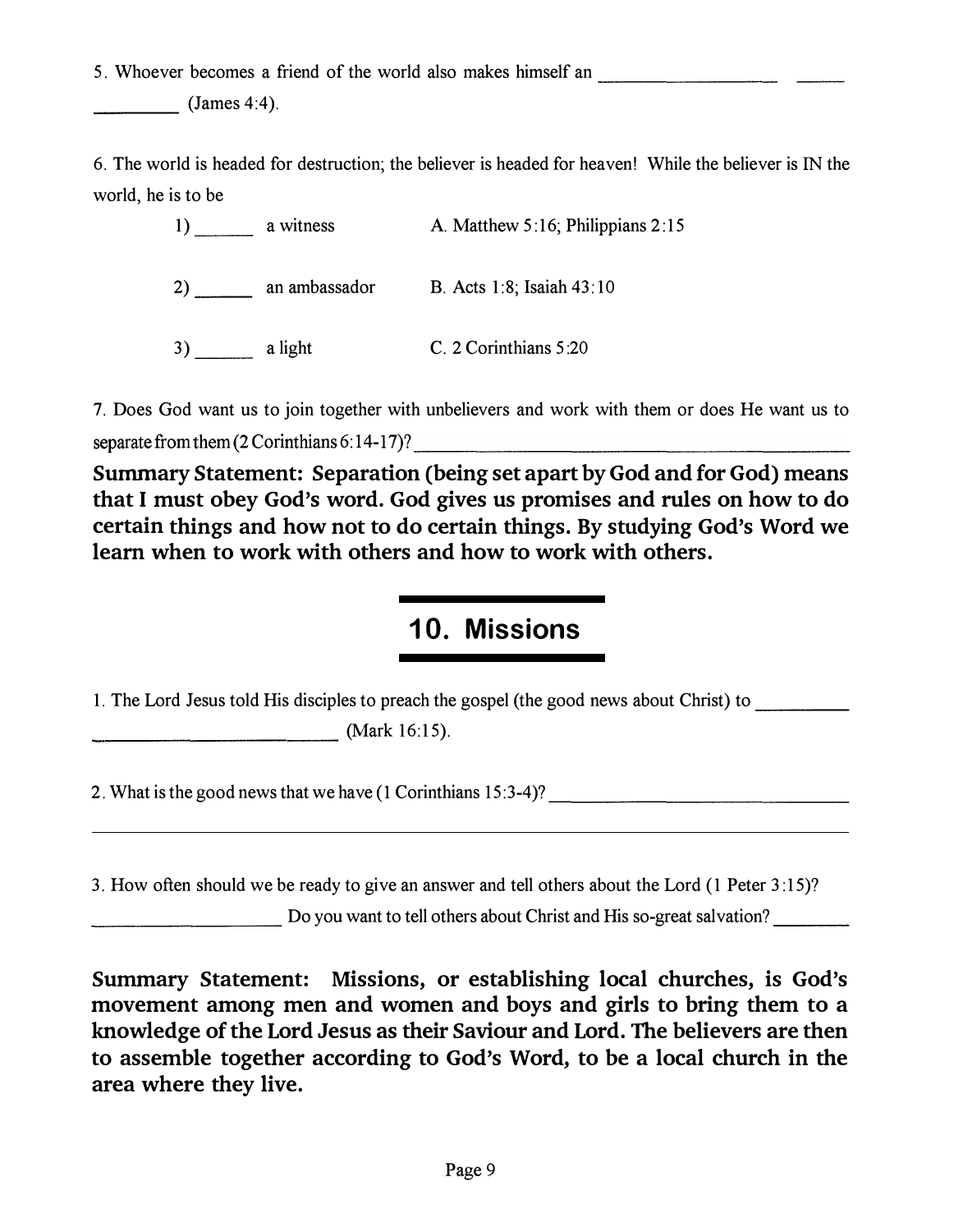|                                     | 2. Study Ephesians 5:22-30. Who is the head of the wife? ________________________ Who is the Head                                                                                         |  |  |
|-------------------------------------|-------------------------------------------------------------------------------------------------------------------------------------------------------------------------------------------|--|--|
|                                     | of the Church? _________________________Who is to be subject (obedient and submissive) to the husband?                                                                                    |  |  |
|                                     | Who is to be subject (obedient and submissive) to Christ?                                                                                                                                 |  |  |
|                                     | Who gave Himself for the Church? Who is to love the wife and give himself for her?                                                                                                        |  |  |
|                                     | Therefore, in these verses, who does the HUSBAND represent?                                                                                                                               |  |  |
|                                     | What does the WIFE represent?                                                                                                                                                             |  |  |
|                                     | 3. Who is the BUILDER of the church (Matthew 16:18)?                                                                                                                                      |  |  |
|                                     | 4. Who is the FOUNDATION of the church (1 Corinthians 3:11)?                                                                                                                              |  |  |
| 5. True or False:                   | It is very important for believers to assemble together and meet together in a<br>local church where Christ is honored and where the Word of God is taught<br>(Hebrews 10:25; Acts 2:42). |  |  |
| night as well as on Sunday morning? | 6. Do you think it is important for believers to come to church on Prayer Meeting night and on Sunday                                                                                     |  |  |

Summary Statement: The local church is God's choice to make Himself known to the world. The local church is the center of God's witness and His working in the world today. The believer must be rightly connected to a good Bible believing local church.

#### 13. Ordinances

1. Correct the following verses (mark through anything that is not correct):

JOHN 3:16 - "that whosoever believeth in him and is baptized should not perish, but have everlasting life" JOHN 3:36 - "He that believeth on the Son and is baptized hath everlasting life: and he that believeth not the Son and is not baptized shall not see life; but the wrath of God abideth on him." **JOHN** 6:47 - "He that believeth on me and is baptized hath everlasting life" JOHN 5:24 - "He that heareth my word, and believeth on him that sent me, and is baptized, hath everlasting life." LUKE 8:12 - "then cometh the devil, and taketh away the word out of their hearts, lest they should believe and get baptized and be saved." MARK 16:16 - "He that believeth and is baptized shall be saved; but he that believeth not and is not baptized shall be damned (judged)." ACTS 16:31 - "Believe on the Lord Jesus Christ and be baptized and thou shalt be saved." and The believer must be rightly connected to a good<br>
and the strategy connected to a good<br>
and the strategy and the strategy and the strategy and the strategy different in him and is baptized should not perish, but have e

According to these verses, what is the ONE THING that a person must do in order to be SAVED and to have EVERLASTING LIFE?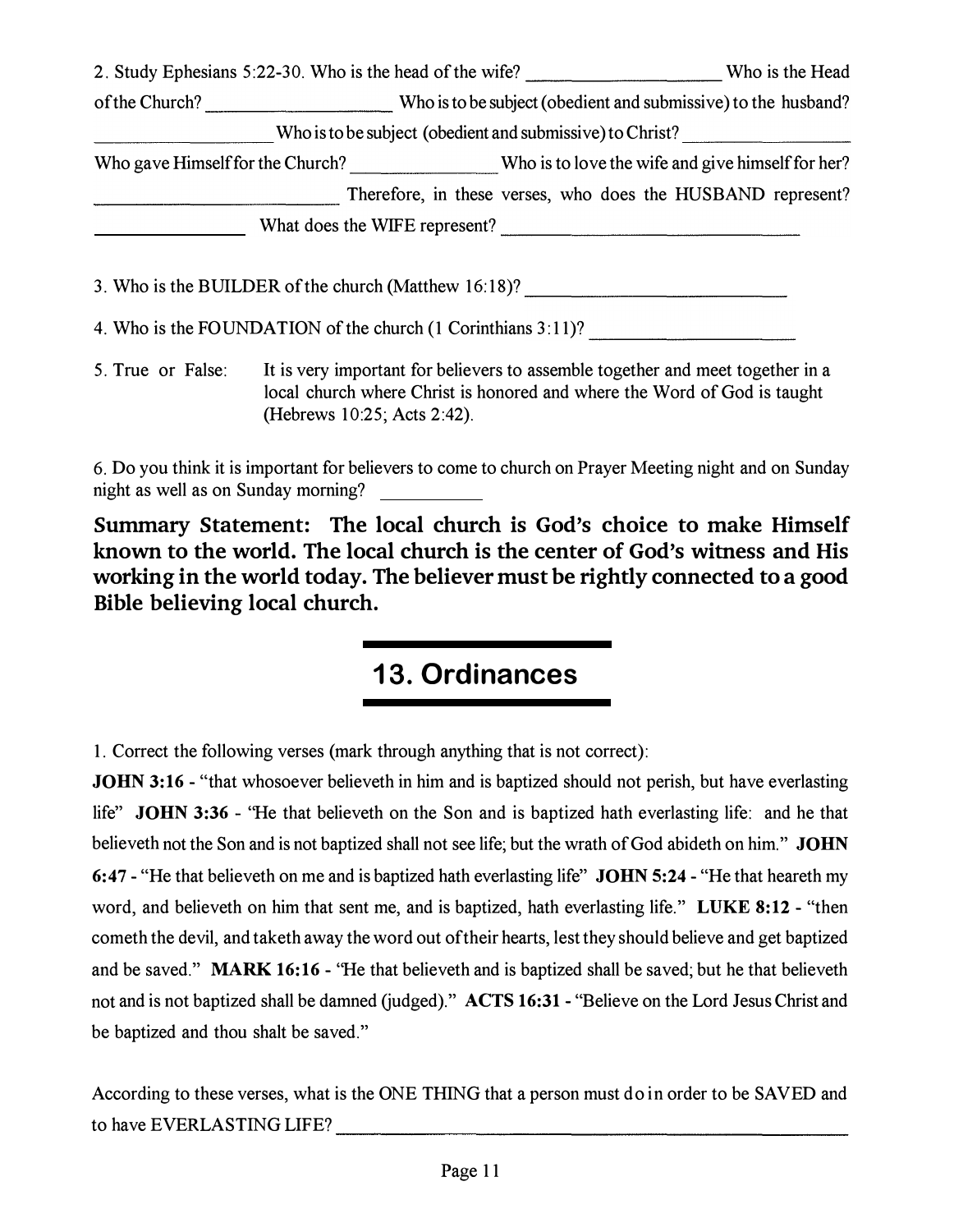4. In what chapter in the book of Genesis does Satan first appear (read 2 Corinthians 11 :3)? Chapter 4. In what chapter in the book of Genesis does Satan first appear (read 2 Corinthians 11:3)? Chapter<br>  $\overline{\hspace{2cm}}$ <br>
5. According to Luke 8:12, Satan does not want people to \_\_\_\_\_\_\_\_\_\_\_\_\_ and be \_\_\_\_\_\_\_\_\_\_\_\_\_\_\_\_\_\_\_\_\_\_\_\_\_\_\_ 6. According to Revelation 12:9, what are four titles (names) of Satan: 1) 3) \_\_\_\_\_\_\_\_\_\_\_ � \_\_\_\_\_\_\_\_\_\_\_\_  $2)$   $4)$   $4)$ 7. Does the believer need to fear Satan (1 John 4:4)? Why or why not?

Summary Statement: Satan is a very real enemy as can be seen by the attitude of people toward the Lord Jesus and His Word. Sin is very real also as can be seen by the actions, thinking, and speaking of people. The believer must keep his heart right with God and His Word to be protected from the power and plans of the devil.

## 15. Dispensationalism

1. List the three divisions of mankind as found in the world today (1 Corinthians 10:32): 1) \_\_ \_ 2) \_\_\_\_\_\_\_\_ 3) \_\_\_\_\_\_\_\_\_\_\_ \_ (Unsaved Jews) (Gentiles or Unsaved non-Jews) (Saved Jews and saved non-Jews) Which of these three groups do you belong in? 2. Today people are saved by \_\_\_\_ \_, through \_\_\_\_\_\_ (Ephesians 2:8).

3. Was Abraham saved by works or by faith (Romans  $4:1-3$ )?

Summary Statement: God has carefully worked out His plans so that all men, no matter when they live on earth, have the opportunity to know God. As time progresses God makes known more of His written Word and God outworks each condition which mankind lives under in every age so that ALL mankind is without excuse. If man rejects God, it is his own fault!